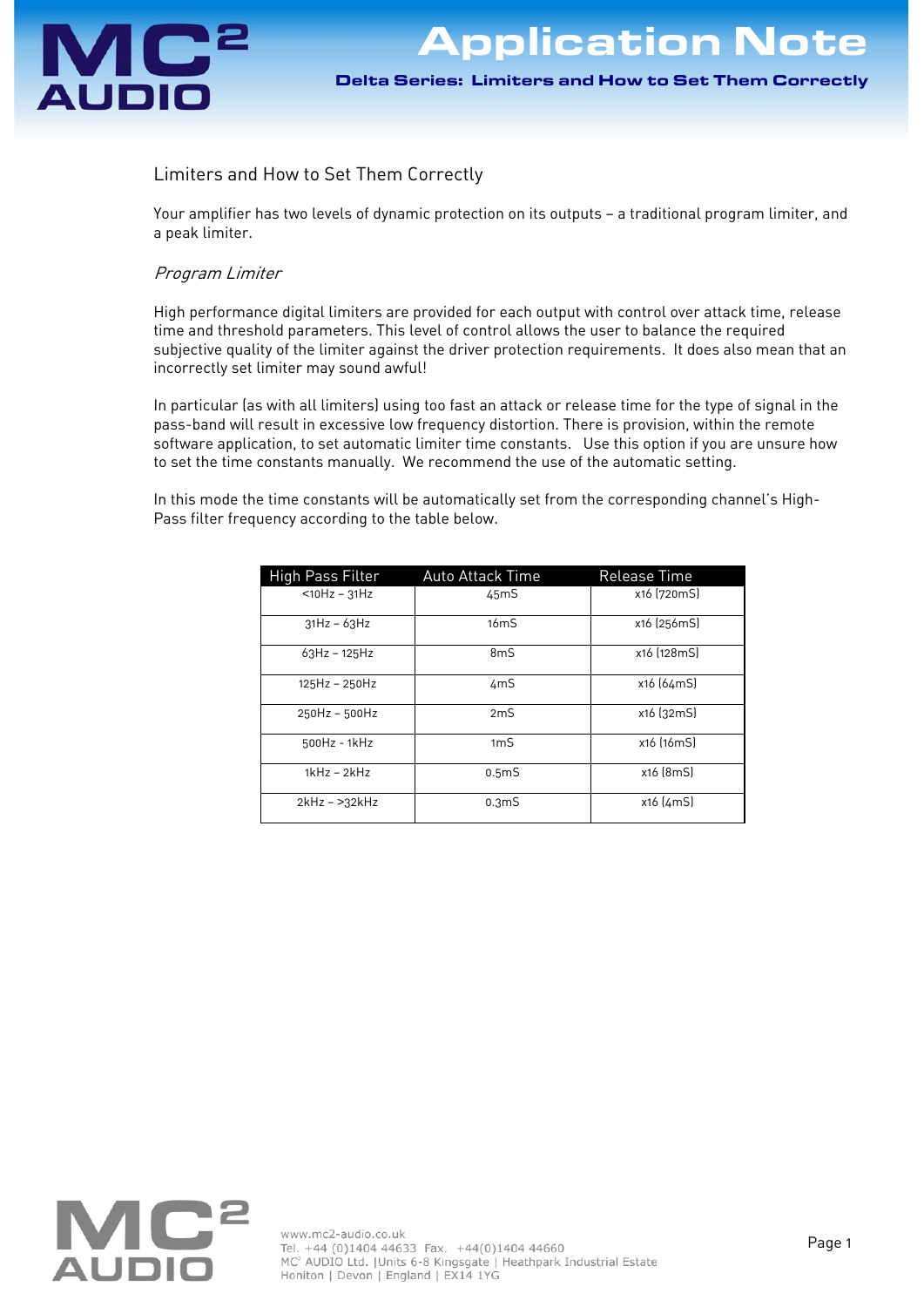#### Peak Limiter

The main limitation with traditional dynamics control is the inability of the processing to react truly instantaneously to the signal. One of the most significant advantages of digital signal processing over analogue is the ability to delay the audio signal precisely and without extensive complex hardware. The entire domain of digital signal processing is based around the combination of delaying, multiplying, and accumulating numbers (representing samples of audio) to implement all the filters and dynamics processing we have come to expect today.

In the case of dynamics processing, being able to delay a signal allows the processor module to delay the main signal in relation to the sidechain (the signal being monitored relative to the threshold), so that it can compensate for peaks prior to the arrival of the main signal.

Consider the situation of a monitor engineer listening to a band perform. Having no access to dynamics processors, he has had to resort to manually 'riding the faders' in an attempt to keep control of the levels. Should the level of one of the channels on his desk reach an unacceptably high level, he will turn it down appropriately.



Feedback Path from Monitor Engineer's Ears to Hand forming Sidechain Control Signal

There is a hidden sidechain in operation even in this case. The main signal path is fed through the monitor desk and the gain controlled by adjusting the fader. The sidechain is formed by the feedback path between the engineer's ears checking the level and his brain instructing his hand to turn the fader down if the volume goes over the threshold he has chosen.

In this case, the delay between the signal actually going over the threshold, the engineer registering

the situation, and then turning the signal down will be in the order of several hundred milliseconds at best. This will only be true if he is not distracted — in reality, it may be several seconds before any gain reduction is imposed on the signal to bring it under control.

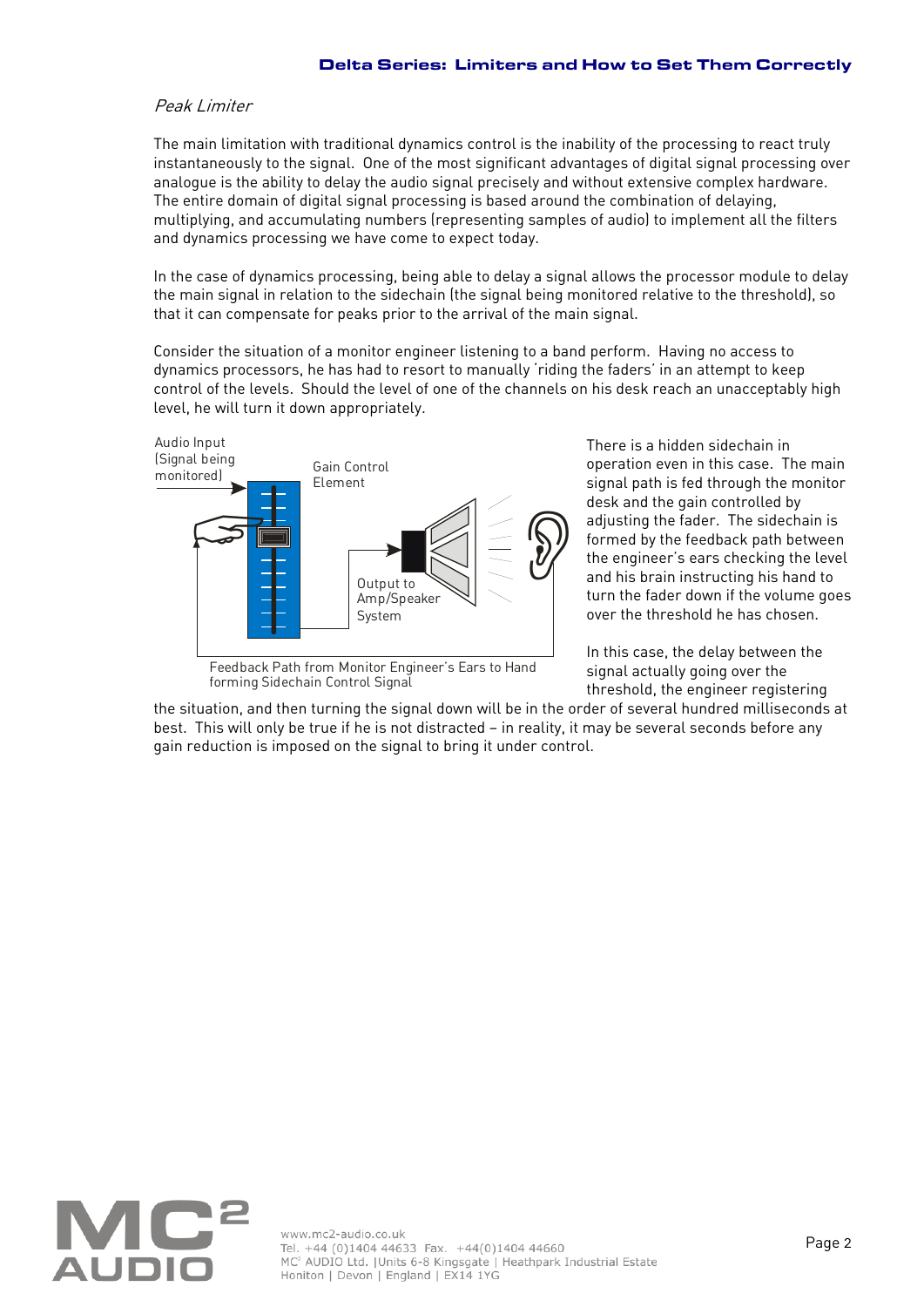#### Delta Series: Limiters and How to Set Them Correctly



For an analogue dynamics processor, the situation is much better. Controlling the gain electronically, and not relying on a human sidechain feedback mechanism, it can react much more quickly.

The red waveform represents the input to the dynamics module, with the dotted line showing the threshold for gain control to occur. There are several peaks towards the start of this signal that are above the threshold, and so the dynamics processing should react to these as appropriate. (In this case reduce the gain).

The blue waveform shows the output of the dynamics module. The circled peak demonstrates that the processor has missed the first peak above the threshold (as it is very fast and short), but has 'caught up' shortly afterwards, keeping

all other peaks under control. As it is unable to predict what is coming, this will always be a failing with analogue dynamics processing.

The peak limiter pre-delays the sidechain signal, resulting in a "zero overshoot" limiter, which is able to catch all peaks and provide a reliable absolute maximum setting for the output of any channel.



The pre-delayed sidechain is shown in green, with the main signal in red. As the main signal arrives slightly after the sidechain, the output from the unit does not suffer from the overshoot problem.

Remember that this delay is only in the order of tens of microseconds,and is a **pre-delay** — the sidechain is moved **back** in time in relation to the main signal. Inserting a delay into the **main** signal path of an analogue dynamics processor will achieve similar results, but with the penalty of delaying the main signal by the amount of look ahead delay introduced.

The peak limiter follows the RMS limiter, has only two parameters to adjust — the release time and the threshold. Note that the threshold is set to be a minimum of 2dB above the threshold of the program limiter — setting the threshold to "10dB above" means that no more than 10dB of

overshoot above the threshold of the program limiter will ever be allowed.

The release time can also be automatically set if the RMS limiter has automatic time constants enabled and so are set by the high pass filter frequency for that channel.

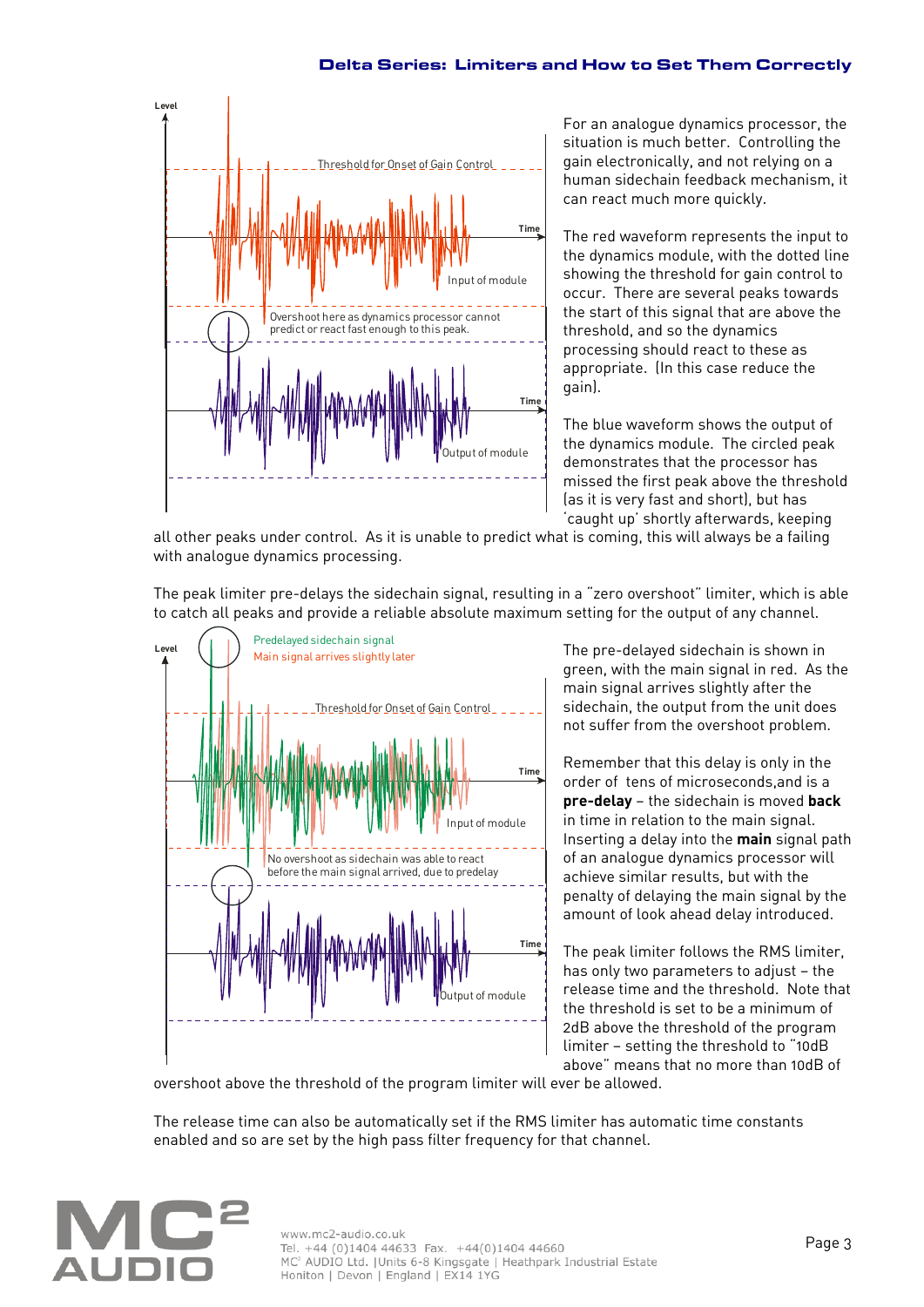### Setting Accurate Limiter Thresholds — Program Limiter

#### Introduction

The limiters built into your amplifier are intended to be used for loudspeaker driver protection, as opposed to amplifier protection. The amplifier has additional limiters which can adapt automatically to both temperature and incoming mains conditions to stay operational and playing music for as long as possible.

The following section describes how to set up the units' limiters to provide exceptional protection against driver overheating and cone over-excursion. Most speaker systems are given a power rating in Watts RMS. This is the maximum continuous power that the system will handle and often appears very conservative. In reality, as music program is far from continuous in nature, the peak power of the system is much higher — up to ten times the continuous figure.

Any limiter, which is to protect the driver from damage, must be able to fulfil the following tasks:

- Have an attack time which is calculated to allow transients through but keep the RMS level below the speaker manufacturers specification;
- Have a release time which is sufficiently long to avoid the limiter itself modulating the program;
- Be intelligent enough to adjust the envelope of the limiter according to the frequency content of the program material.

The RMS limiters are capable of performing all these tasks. The only parameter that the user must set manually is the threshold, and it is crucial that this is done correctly.

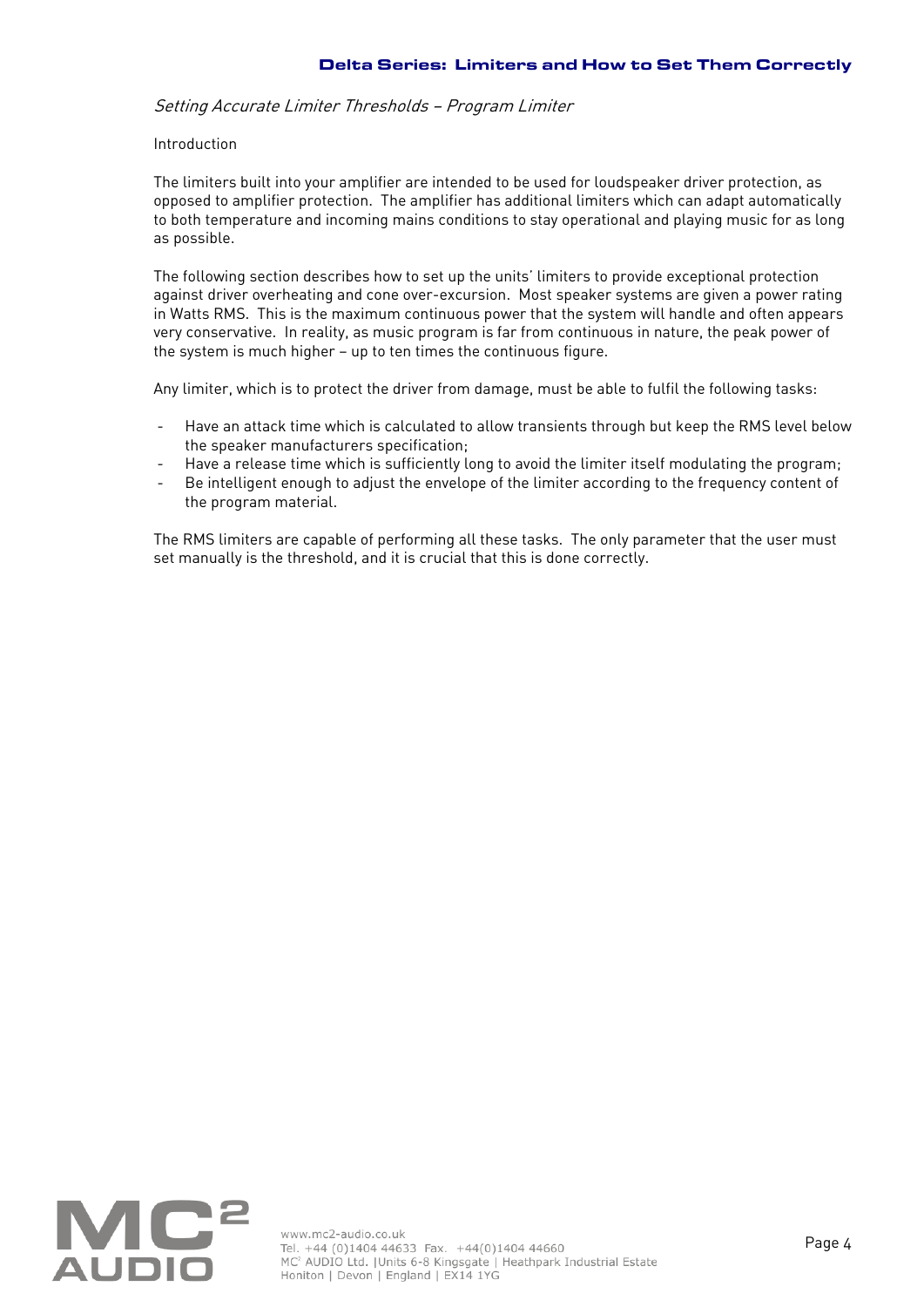# Amplifier Outputs' Program Limiter Lookup Table

**Note that the setting of the auxiliary outputs' limiters need to be referenced to the external amplifier's gain for correct operation. A separate lookup table and explanation is given overleaf.**

Consider the table below.

| dB Limit | Power $32\Omega$ | Power $16\Omega$ | Power 12 $\Omega$ | Power $8\Omega$ | Power $4\Omega$ | Power 2.7 $\Omega^1$         | Power $2\Omega$ |
|----------|------------------|------------------|-------------------|-----------------|-----------------|------------------------------|-----------------|
| 48       |                  |                  |                   | 4721            | 9442            |                              |                 |
| 47       |                  |                  |                   | 3753            | 7506            |                              |                 |
| 46       |                  |                  |                   | 2982            | 5964            | <b>Bridge Mode Operation</b> |                 |
| 45       |                  |                  |                   | 2370            | 4741            | Not Possible                 |                 |
| 44       |                  |                  |                   | 1884            | 3768            |                              |                 |
| 43       |                  |                  |                   | 1496            | 2993            |                              |                 |
| 42       | 298              | 595              | 892               | 1189            | 2377            | 3396                         | 4755            |
| 41       | 236              | 472              | 629               | 944             | 1888            | 2698                         | 3777            |
| 40       | 188              | 375              | 500               | 750             | 1500            | 2143                         | 3000            |
| 39       | 149              | 298              | 397               | 596             | 1192            | 1702                         | 2383            |
| 38       | 119              | 237              | 315               | 473             | 946             | 1352                         | 1893            |
| 37       | 94               | 188              | 251               | 376             | 752             | 1074                         | 1504            |
| 36       | 75               | 150              | 199               | 299             | 598             | 853                          | 1194            |
| 35       | 59               | 118              | 160               | 237             | 474             | 678                          | 949             |
| 34       | 47               | 94               | 125               | 188             | 377             | 538                          | 754             |
| 33       | 38               | 75               | 100               | 150             | 299             | 428                          | 599             |
| 32       | 30               | 60               | 79                | 119             | 238             | 340                          | 475             |
| 31       | 24               | 47               | 63                | 94              | 189             | 270                          | 378             |
| 30       | 18               | 36               | 50                | 75              | 150             | 214                          | 300             |
| 29       | 15               | 30               | 40                | 60              | 120             | 178                          | 240             |
| 28       | 12               | 24               | 31                | 47              | 94              | 139                          | 188             |
| 27       | 9                | 19               | 25                | 38              | 76              | 113                          | 152             |
| 26       | 8                | 15               | 20                | 30              | 60              | 89                           | 120             |
| 25       | 6                | 12               | 16                | 24              | 48              | 71                           | 96              |
| 24       | 5                | 10               | 13                | 19              | 38              | 56                           | 76              |
| 23       | 4                | 8                | 10                | 15              | 30              | 44                           | 60              |
| 22       | 3                | 6                | 8                 | 12              | 24              | 36                           | 48              |
| 21       | $\overline{2}$   | 5                | 7                 | 10              | 20              | 30                           | 40              |
| 20       | $\mathbf{1}$     | 4                | 5                 | 7.50            | 15              | 22                           | 30              |

First, check the RMS power rating of the speaker system, and its impedance.

Look up this value in the table above, using the closest value **below** the rated power of the speaker system. Note the corresponding 'dB' value. Note that, for safety, always set the limiter threshold 1 or 2 dB below the maximum allowable worked out using the above method.

The section in grey will only be relevant when pairs of output channels are bridged. Under these conditions, the available limiter threshold range will increase by 6dB to +48dB.

The minimum impedance for bridged channels is 4R, so this section of the table is left intentionally blank. Driving the amplifier into loads lower than those recommended will result in the channels muting and may result in damage to the affected channels.

 $^{\rm 1}$  2.7 $\Omega$  is the ideal subwoofer load of 3 x 8 $\Omega$  drivers in parallel for most efficient power delivery



<u>.</u>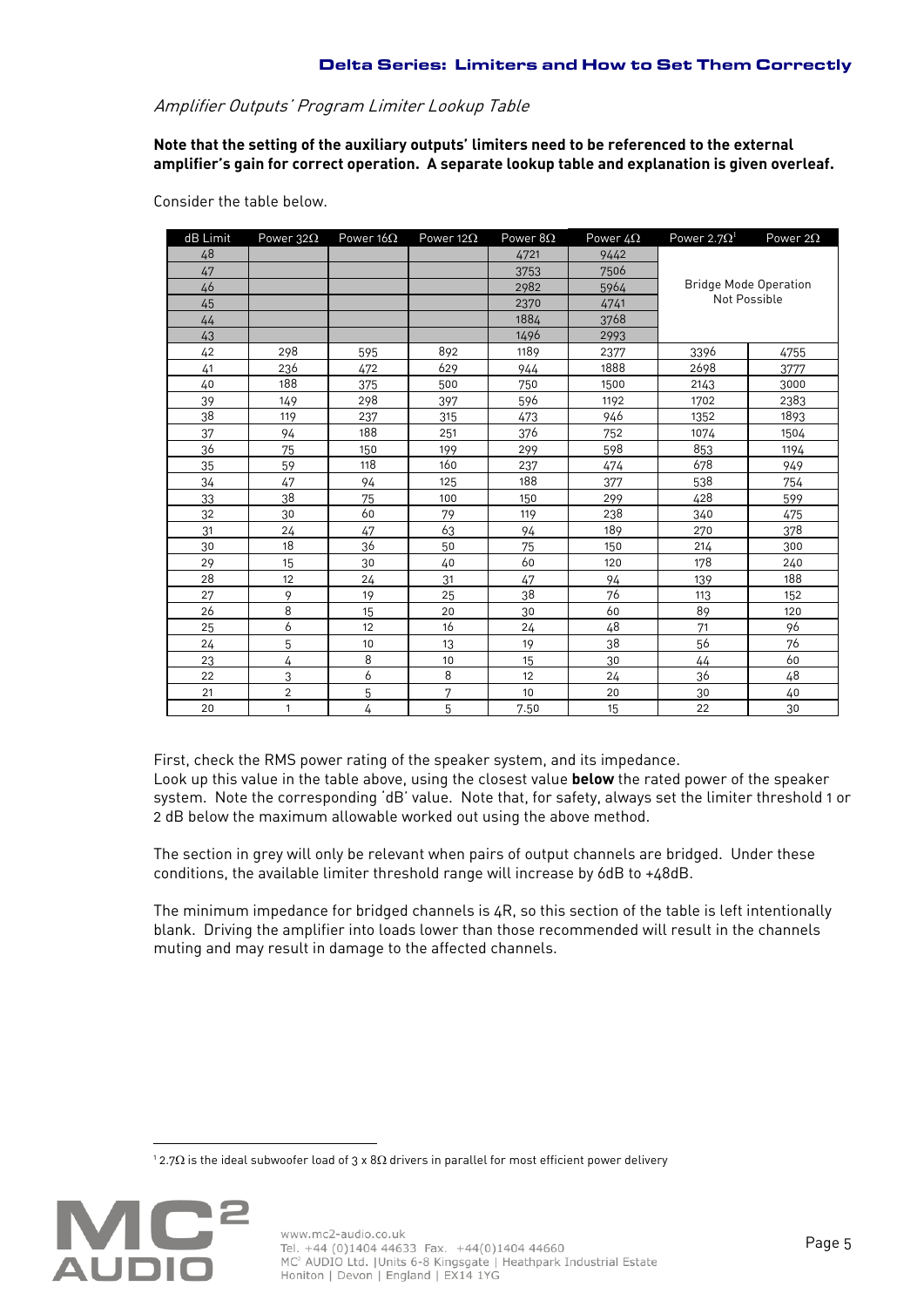## Auxiliary Outputs' Program Limiter Lookup Table

**Note that the setting of the amplifier outputs' limiters does not beed referenced to the amplifier's gain as this is predetermined for the internal power amplifier sections. A separate lookup table and explanation is given on the previous page.**

| dB | Ratio  | Vrms   | Pwr $32\Omega$ | Pwr $16\Omega$ | Pwr 12 $\Omega$ | Pwr $8\Omega$ | Pwr $4\Omega$ | Pwr 2.7 $\Omega$ | Pwr 2 $\Omega$ |
|----|--------|--------|----------------|----------------|-----------------|---------------|---------------|------------------|----------------|
| 45 | 177.83 | 137.74 | 593            | 1186           | 1581            | 2372          | 4743          | 7027             | 9487           |
| 44 | 158.49 | 122.77 | 471            | 942            | 1256            | 1884          | 3768          | 5882             | 7536           |
| 43 | 141.25 | 109.41 | 374            | 748            | 997             | 1496          | 2993          | 4434             | 5986           |
| 42 | 125.89 | 97.52  | 298            | 595            | 793             | 1189          | 2377          | 3513             | 4755           |
| 41 | 112.20 | 86.91  | 236            | 472            | 629             | 944           | 1888          | 2797             | 3777           |
| 40 | 100.00 | 77.46  | 188            | 375            | 500             | 750.00        | 1500          | 2222             | 3000           |
| 39 | 89.13  | 69.04  | 149            | 298            | 397             | 596           | 1191          | 1765             | 2383           |
| 38 | 79.43  | 61.53  | 118            | 236            | 315             | 473           | 946           | 1042             | 1893           |
| 37 | 70.79  | 54.84  | 94             | 188            | 250             | 375           | 752           | 1114             | 1504           |
| 36 | 63.10  | 48.87  | 75             | 149            | 199             | 299           | 597           | 885              | 1194           |
| 35 | 56.23  | 43.56  | 59             | 119            | 158             | 237           | 474           | 702              | 949            |
| 34 | 50.12  | 38.82  | 47             | 94             | 125             | 188           | 377           | 556              | 754            |
| 33 | 44.67  | 34.60  | 38             | 75             | 100             | 150           | 299           | 443              | 599            |
| 32 | 39.81  | 30.84  | 30             | 60             | 79              | 119           | 238           | 352              | 475            |
| 31 | 35.48  | 27.48  | 24             | 47             | 63              | 94            | 189           | 280              | 378            |
| 30 | 31.62  | 24.49  | 19             | 38             | 50              | 75            | 150           | 222              | 300            |

Consider the table below.

Using this table it is a straightforward procedure to work out the required setting of the limiter thresholds for the system.

First, check the RMS power rating of the speaker system, and its impedance.

Look up this value in the table above, using the closest value below the rated power of the speaker system. Note the corresponding 'dB' value.

Check the gain of your amplifier, which needs to be in 'dB'.

Subtract this gain figure FROM that obtained from the table to find the required absolute setting for the limiter thresholds.

Note that, for safety, always set the limiter threshold 1 or 2 dB below the maximum allowable worked out using the above method.

As an example, for a subwoofer rated at 2000W and 4R, working with an amplifier which has 32dB of gain, the limiter threshold would be calculated as follows:

"First, check the RMS power rating of the speaker system, and its impedance." **2000W, 4R** "Look up this value in the table above, using the closest value below the rated power of the speaker system. Note the corresponding 'dB' value." **41dB**

"Check the gain of your amplifier, which needs to be in 'dB'." **32dB**

"Subtract this gain figure FROM that obtained from the table to find the required absolute setting for the limiter thresholds." **41 — 32 = +9dB**

"Note that, for safety, always set the limiter threshold 1 or 2 dB below the maximum allowable worked out using the above method." **with safety, +8dB**

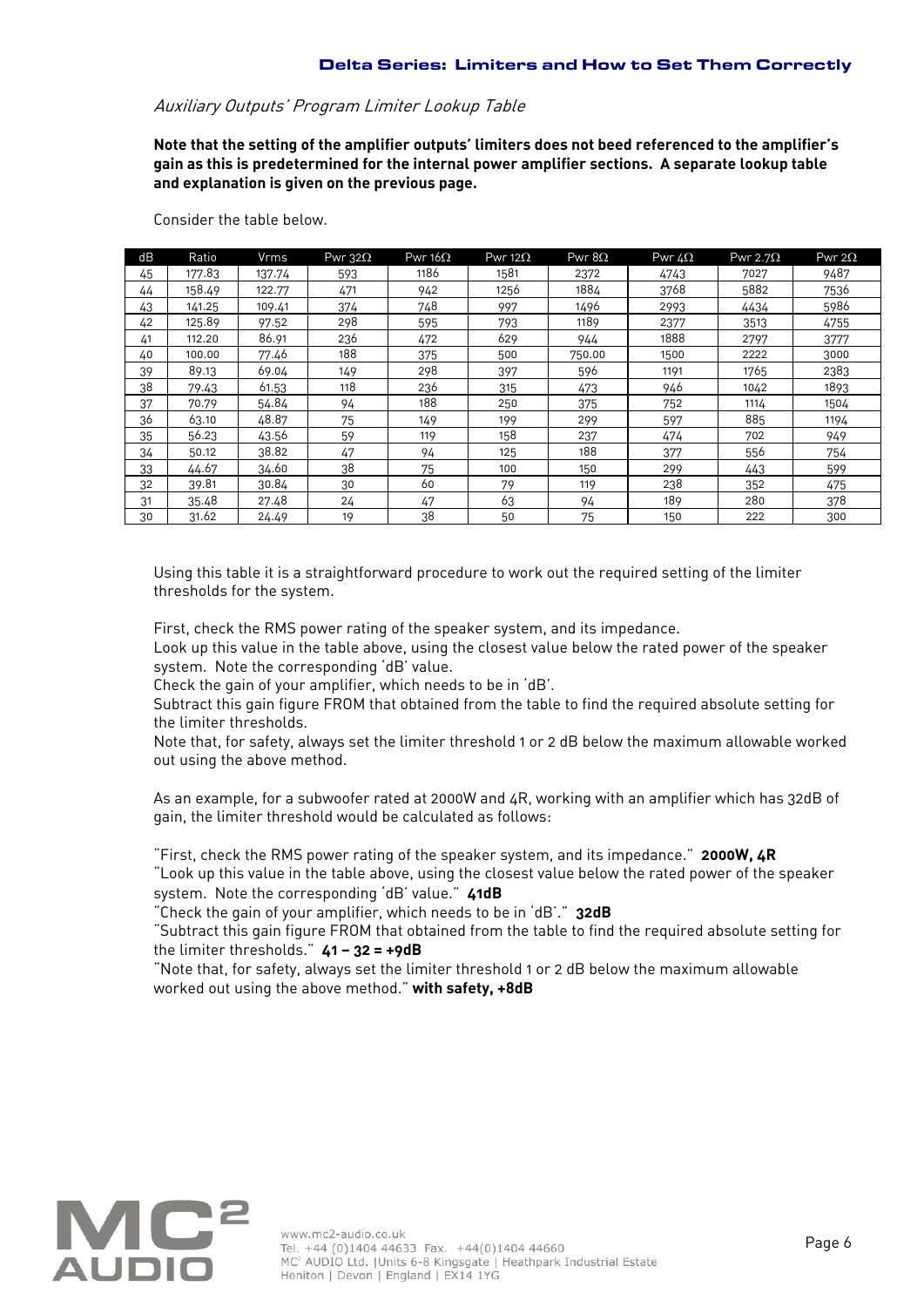## Setting Accurate Limiter Thresholds — Peak Limiter

Assuming the RMS limiter has been set correctly and, just as importantly, attack and release times have been chosen as appropriate to the driver to be protected, the peak limiter is typically set to limit overshoot to 3dB above the RMS limiter threshold. This would allow peaks of twice the RMS power level to reach the outputs. If the driver has a peak power capability of more than double the rated RSM power, then this value can be increased.

To calculate the setting for the peak limiter it's:

#### 10 x (Log<sup>10</sup>(Peak\_Power / RMS Power))

So for example, a 15" driver has a quoted RMS power handling of 800W, and a peak power handling of 1600W, the calculation is

> $(1600/800) = 2$ Then  $Log^{10}(2) = 0.3010$ Then 10 x 0.3010 = 3.010 or 3dB

Speaker manufacturers may quote AES power in place of RMS power and "Program" instead of "Peak". These terms, whilst not strictly interchangeable, are similar as a "pair" of measurements. AES tends to be a slightly more conservative rating given the definition of how it is measured.

If AES power is quoted, then it normally is paired with the "Program" rating and so the calculation of the threshold for the peak limiter is still valid.

#### Setting Appropriate Attack and Release Times

As stated earlier in this appendix, having control over the attack and release times of the program limiters allows the user to balance the required subjective quality of the limiter against the driver protection requirements. It does also mean that an incorrectly set limiter may sound awful!

In particular (as with all limiters) using too fast an attack or release time will result in excessive low frequency distortion. When setting limiter attack and release times during the crossover configuration there is an option for automatic limiter time constants. Use this option if you are unsure how to set the time constants manually. See page **Error! Bookmark not defined.** for details on how to turn this option on.

#### We recommend the use of the automatic setting.

In this mode the time constants will be automatically set from the high pass crossover filter frequency according to the table below:

| High Pass Filter      | Auto Attack Time   | <b>Auto Release Time</b> |
|-----------------------|--------------------|--------------------------|
| $<$ 10Hz - 31Hz       | 45mS               | x16 (720mS)              |
| $31Hz - 63Hz$         | 16 <sub>m</sub> S  | x16 (256mS)              |
| $63Hz - 125Hz$        | $8m$ S             | x16 (128mS)              |
| 125Hz - 250Hz         | 4mS                | x16 (64mS)               |
| 250Hz - 500Hz         | 2mS                | x16 (32mS)               |
| 500Hz - 1kHz          | 1 <sub>m</sub>     | x16 (16mS)               |
| $1$ k $Hz - 2$ k $Hz$ | 0.5 <sub>m</sub> S | x16 [8mS]                |
| $2kHz - 32kHz$        | 0.3 <sub>m</sub> S | x16 (4mS)                |

Only the release time may be adjusted for the peak limiters, as attack time is always set to "zeroovershoot" and so cannot be changed. The release time may be set to "slow", "medium" or "fast" we recommend using the automatic setting which is selected for both limiters at the same time as